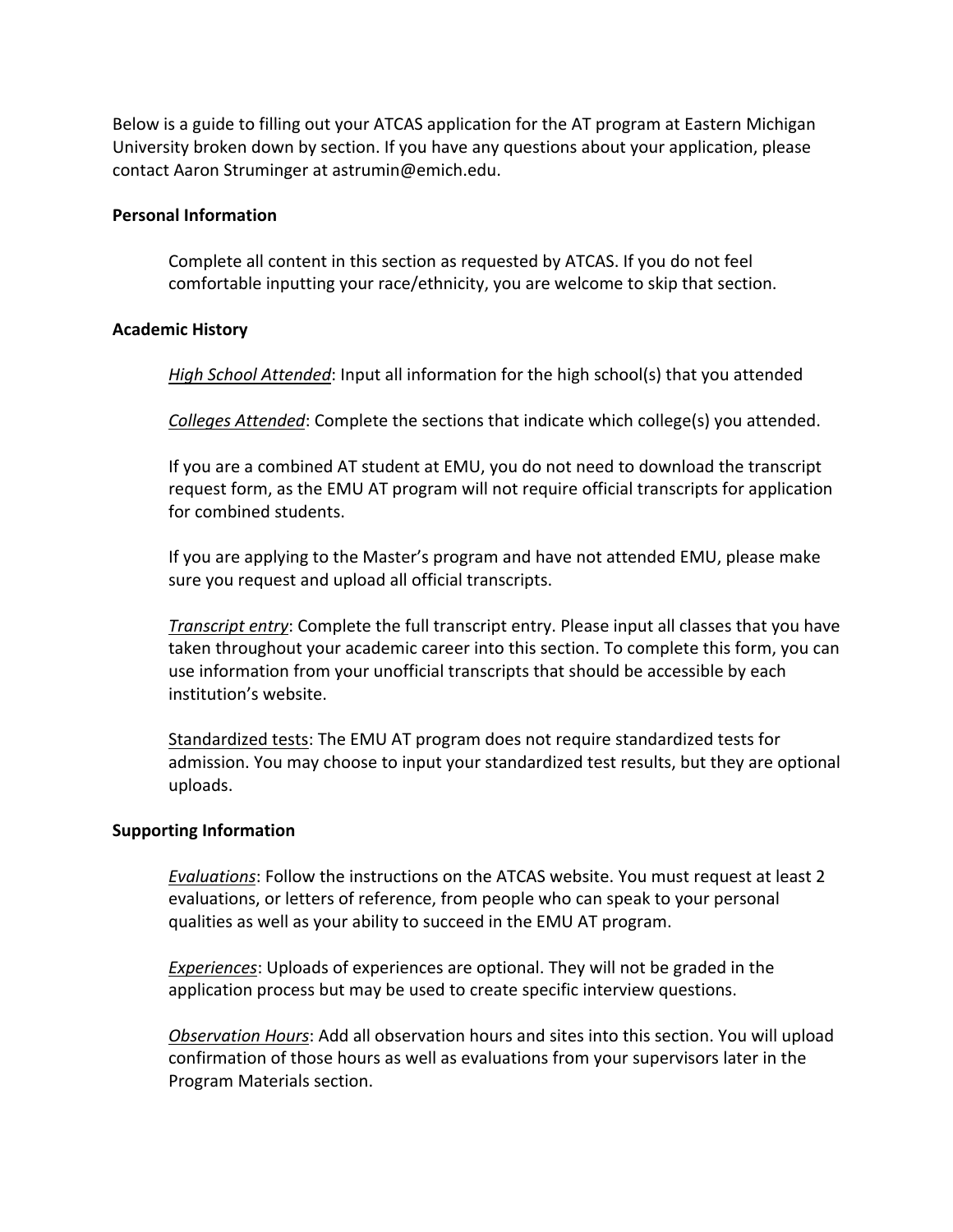*Achievements*: Uploads of achievements are optional. They will not be graded in the application process but may be used to create specific interview questions.

*Licenses and certifications*: Uploads of licenses and certifications are optional. You will be asked to upload your current CPR card later in the Program Materials section. This section will not be graded in the application process but may be used to create specific interview questions.

*Memberships*: Uploads of memberships are optional. They will not be graded in the application process but may be used to create specific interview questions.

### *Documents*:

*Personal Statement*: Upload your personal statement. Use the prompt on ATCAS to write your personal statement. That prompt is "Describe your professional goals including why you have chosen Athletic Training as a career." upload personal statement:

*CV/Resume*: Upload of your CV/resume is optional. It will not be graded in the application process but may be used to create specific interview questions.

### **Program Materials**

Below is a list of the program documents that are required or requested for inclusion in the Program Materials specific to the EMU Athletic Training program. Please upload all documents as requested.

*Course catalog descriptions*: Please type a document that includes course descriptions for all classes that were not taken at Eastern Michigan University that you are using to meet the prerequisites for the AT program and do not have the same name as the course requested. For example, if you have taken a class called Fundamentals of Human Movement that you are using to satisfy the Biomechanics course requirement, make sure to input a course catalog description from the university where you took that course.

*CPR certification*: Upload your most recent CPR certification card.

*Immunizations*: Upload your immunization record that has a physician signature on it. You can get a copy of this from your primary care physician's office or use forms that are used by the state in which you live.

*Observation Hours*: Upload confirmation of all observation hours, signed by the supervisor who you were working under. Make sure to include observation hours from each clinical site where you completed observation. Also, make sure to include at least 2